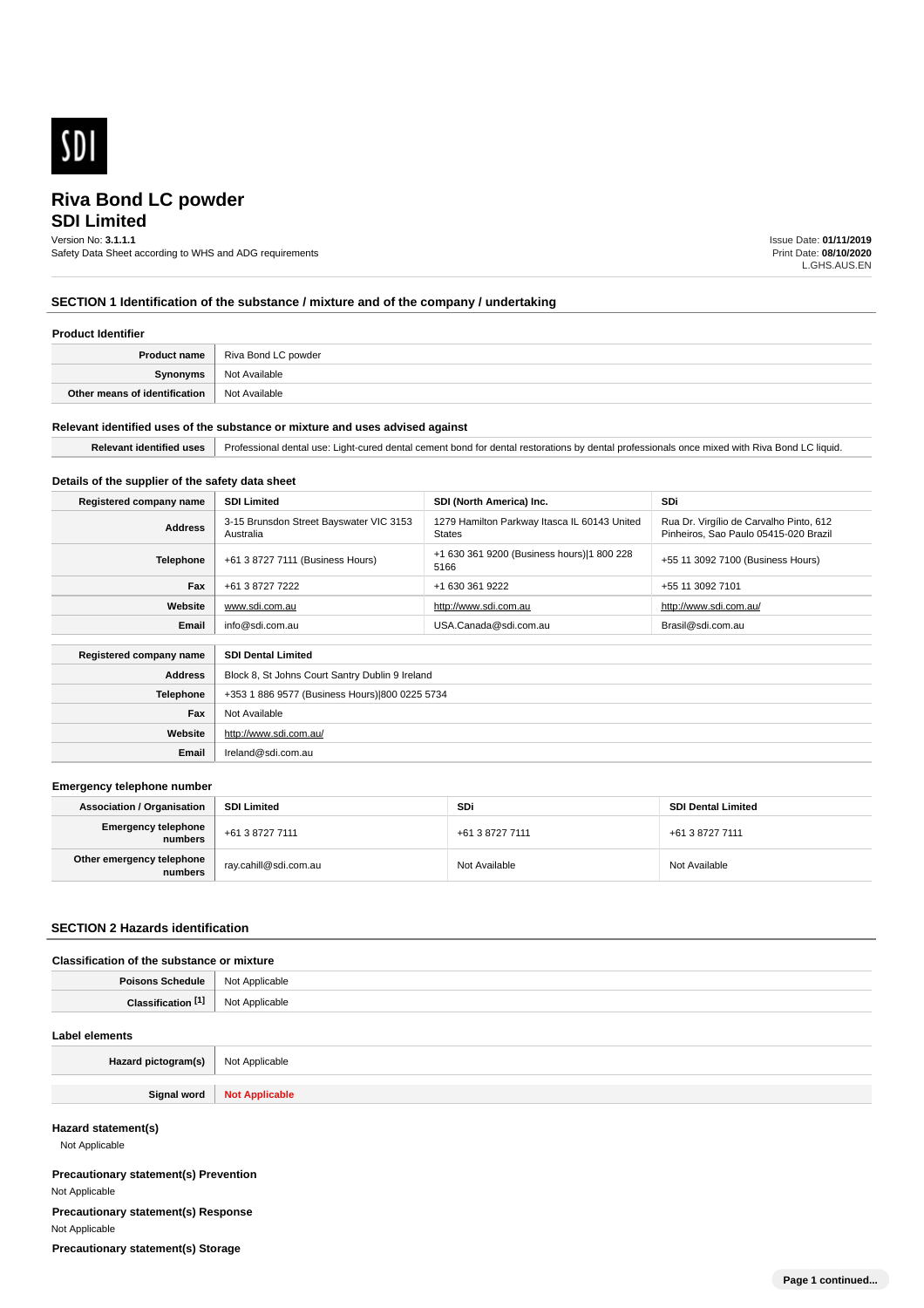## Not Applicable

# **Precautionary statement(s) Disposal**

# **SECTION 3 Composition / information on ingredients**

# **Substances**

### **Mixtures**

| ۸C No                 | %[weight]   | Name          |
|-----------------------|-------------|---------------|
| Not<br>Avoilable<br>. | 95-100<br>. | ا ۱۸/۲۵۱<br>. |

## **SECTION 4 First aid measures**

#### **Description of first aid measures**

| Version No: 3.1.1.1                                          | Page 2 of 7                                                                                                                                                          |              | <b>Issue Date: 01/11/201</b> |
|--------------------------------------------------------------|----------------------------------------------------------------------------------------------------------------------------------------------------------------------|--------------|------------------------------|
|                                                              | <b>Riva Bond LC powder</b>                                                                                                                                           |              | Print Date: 08/10/202        |
|                                                              |                                                                                                                                                                      |              |                              |
| Not Applicable                                               |                                                                                                                                                                      |              |                              |
| <b>Precautionary statement(s) Disposal</b>                   |                                                                                                                                                                      |              |                              |
| Not Applicable                                               |                                                                                                                                                                      |              |                              |
| <b>SECTION 3 Composition / information on ingredients</b>    |                                                                                                                                                                      |              |                              |
| <b>Substances</b>                                            |                                                                                                                                                                      |              |                              |
| See section below for composition of Mixtures                |                                                                                                                                                                      |              |                              |
| <b>Mixtures</b>                                              |                                                                                                                                                                      |              |                              |
| <b>CAS No</b>                                                | %[weight]                                                                                                                                                            | Name         |                              |
| Not Available                                                | 95-100                                                                                                                                                               | glass powder |                              |
| <b>SECTION 4 First aid measures</b>                          |                                                                                                                                                                      |              |                              |
| Description of first aid measures                            |                                                                                                                                                                      |              |                              |
|                                                              | If this product comes in contact with eyes:                                                                                                                          |              |                              |
| <b>Eye Contact</b>                                           | ▶ Wash out immediately with water.<br>If irritation continues, seek medical attention.                                                                               |              |                              |
|                                                              | ▶ Removal of contact lenses after an eye injury should only be undertaken by skilled personnel.                                                                      |              |                              |
|                                                              | If skin contact occurs:<br>Immediately remove all contaminated clothing, including footwear.                                                                         |              |                              |
| <b>Skin Contact</b>                                          | Flush skin and hair with running water (and soap if available).                                                                                                      |              |                              |
|                                                              | Seek medical attention in event of irritation.<br>If fumes or combustion products are inhaled remove from contaminated area.                                         |              |                              |
| Inhalation                                                   | Seek medical attention.                                                                                                                                              |              |                              |
| Ingestion                                                    | Immediately give a glass of water.<br>First aid is not generally required. If in doubt, contact a Poisons Information Centre or a doctor.<br>Seek medical attention. |              |                              |
| <b>Extinguishing media</b><br>Foam is generally ineffective. |                                                                                                                                                                      |              |                              |
|                                                              |                                                                                                                                                                      |              |                              |
| Special hazards arising from the substrate or mixture        |                                                                                                                                                                      |              |                              |
| <b>Fire Incompatibility</b>                                  | None known.                                                                                                                                                          |              |                              |
| <b>Advice for firefighters</b>                               |                                                                                                                                                                      |              |                              |
|                                                              | Alert Fire Brigade and tell them location and nature of hazard.                                                                                                      |              |                              |
|                                                              | • Wear breathing apparatus plus protective gloves in the event of a fire.<br>Prevent, by any means available, spillage from entering drains or water courses.        |              |                              |
| <b>Fire Fighting</b>                                         | Use fire fighting procedures suitable for surrounding area.                                                                                                          |              |                              |
|                                                              | DO NOT approach containers suspected to be hot.<br>Cool fire exposed containers with water spray from a protected location.                                          |              |                              |
|                                                              | If safe to do so, remove containers from path of fire.                                                                                                               |              |                              |
|                                                              | Equipment should be thoroughly decontaminated after use.<br>Non combustible.                                                                                         |              |                              |
| <b>Fire/Explosion Hazard</b>                                 | Not considered a significant fire risk, however containers may burn.                                                                                                 |              |                              |
| <b>HAZCHEM</b>                                               | Not Applicable                                                                                                                                                       |              |                              |
| <b>SECTION 6 Accidental release measures</b>                 |                                                                                                                                                                      |              |                              |
|                                                              |                                                                                                                                                                      |              |                              |
| See section 8                                                | Personal precautions, protective equipment and emergency procedures                                                                                                  |              |                              |
|                                                              |                                                                                                                                                                      |              |                              |
| <b>Environmental precautions</b><br>See section 12           |                                                                                                                                                                      |              |                              |
|                                                              |                                                                                                                                                                      |              |                              |
| Methods and material for containment and cleaning up         | Clean up all spills immediately.                                                                                                                                     |              |                              |
|                                                              | Avoid contact with skin and eyes.                                                                                                                                    |              |                              |
|                                                              | * Wear impervious gloves and safety glasses.<br>Use dry clean up procedures and avoid generating dust.                                                               |              |                              |
|                                                              | ▶ Vacuum up (consider explosion-proof machines designed to be grounded during storage and use).                                                                      |              |                              |
| <b>Minor Spills</b>                                          | Do NOT use air hoses for cleaning<br>Place spilled material in clean, dry, sealable, labelled container.                                                             |              |                              |

#### **Indication of any immediate medical attention and special treatment needed**

# **SECTION 5 Firefighting measures**

#### **Extinguishing media**

#### **Special hazards arising from the substrate or mixture**

# **Advice for firefighters**

| <b>Fire Fighting</b>         | Alert Fire Brigade and tell them location and nature of hazard.<br>▶ Wear breathing apparatus plus protective gloves in the event of a fire.<br>Prevent, by any means available, spillage from entering drains or water courses.<br>Use fire fighting procedures suitable for surrounding area.<br>DO NOT approach containers suspected to be hot.<br>▶ Cool fire exposed containers with water spray from a protected location.<br>If safe to do so, remove containers from path of fire.<br>Equipment should be thoroughly decontaminated after use. |
|------------------------------|--------------------------------------------------------------------------------------------------------------------------------------------------------------------------------------------------------------------------------------------------------------------------------------------------------------------------------------------------------------------------------------------------------------------------------------------------------------------------------------------------------------------------------------------------------|
| <b>Fire/Explosion Hazard</b> | Non combustible.<br>Not considered a significant fire risk, however containers may burn.                                                                                                                                                                                                                                                                                                                                                                                                                                                               |
| <b>HAZCHEM</b>               | Not Applicable                                                                                                                                                                                                                                                                                                                                                                                                                                                                                                                                         |

### **SECTION 6 Accidental release measures**

### **Environmental precautions**

### **Methods and material for containment and cleaning up**

| <b>Minor Spills</b> | Clean up all spills immediately.<br>Avoid contact with skin and eyes.<br>Wear impervious gloves and safety glasses.<br>Use dry clean up procedures and avoid generating dust.<br>Vacuum up (consider explosion-proof machines designed to be grounded during storage and use).<br>▶ Do NOT use air hoses for cleaning<br>Place spilled material in clean, dry, sealable, labelled container. |
|---------------------|----------------------------------------------------------------------------------------------------------------------------------------------------------------------------------------------------------------------------------------------------------------------------------------------------------------------------------------------------------------------------------------------|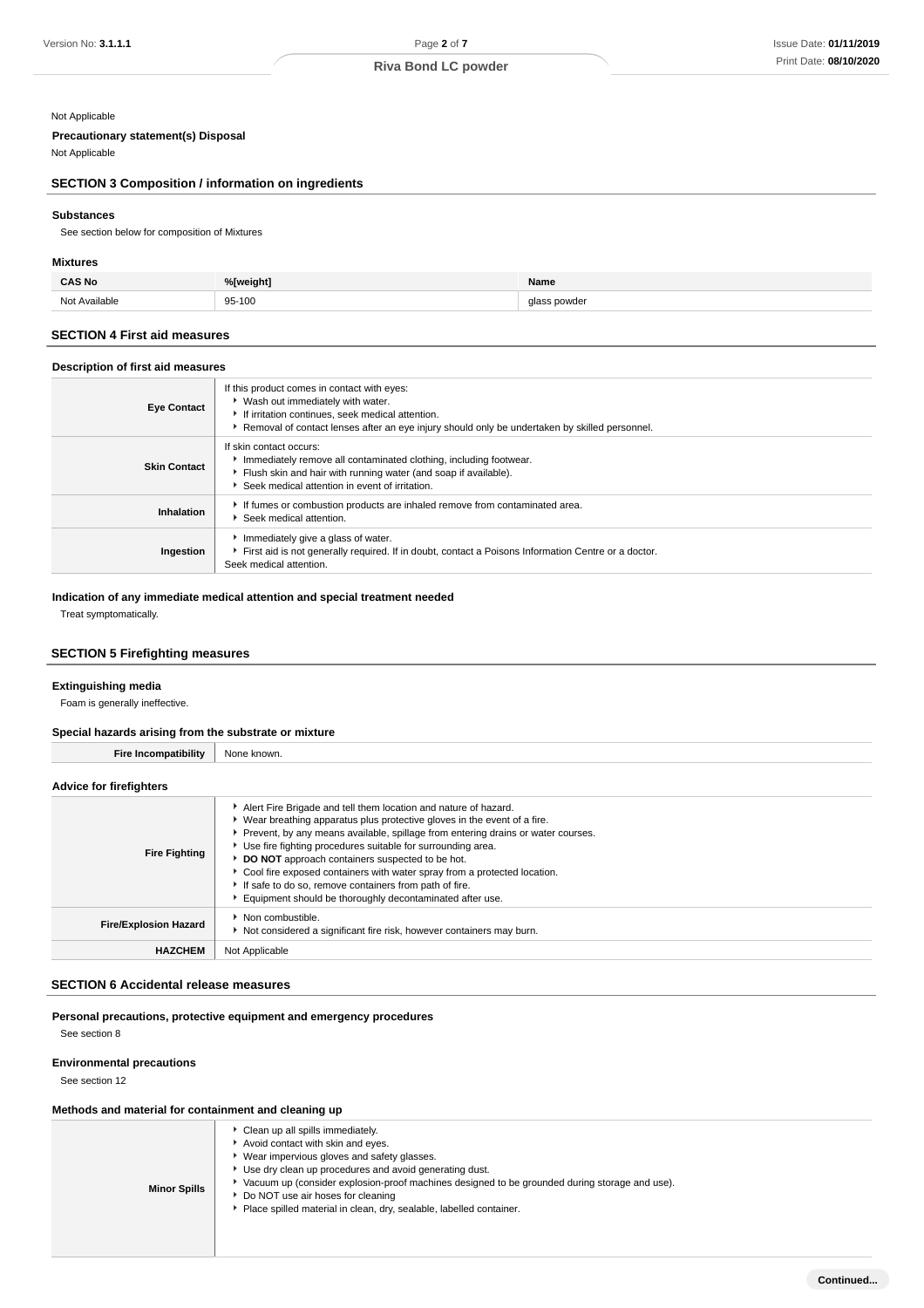| Clear area of personnel and move upwind.<br>Alert Fire Brigade and tell them location and nature of hazard.<br>▶ Control personal contact with the substance, by using protective equipment and dust respirator.<br>Prevent spillage from entering drains, sewers or water courses.<br><b>Major Spills</b><br>Avoid generating dust.<br>Sweep, shovel up. Recover product wherever possible.<br>▶ Put residues in labelled plastic bags or other containers for disposal.<br>If contamination of drains or waterways occurs, advise emergency services. |  |
|---------------------------------------------------------------------------------------------------------------------------------------------------------------------------------------------------------------------------------------------------------------------------------------------------------------------------------------------------------------------------------------------------------------------------------------------------------------------------------------------------------------------------------------------------------|--|
|---------------------------------------------------------------------------------------------------------------------------------------------------------------------------------------------------------------------------------------------------------------------------------------------------------------------------------------------------------------------------------------------------------------------------------------------------------------------------------------------------------------------------------------------------------|--|

Personal Protective Equipment advice is contained in Section 8 of the SDS.

# **SECTION 7 Handling and storage**

| Precautions for safe handling |                                                                                                                                                                                                                                                                                                                                                                                                                                                                                                                                                                                                                                                                                                                   |
|-------------------------------|-------------------------------------------------------------------------------------------------------------------------------------------------------------------------------------------------------------------------------------------------------------------------------------------------------------------------------------------------------------------------------------------------------------------------------------------------------------------------------------------------------------------------------------------------------------------------------------------------------------------------------------------------------------------------------------------------------------------|
| Safe handling                 | Limit all unnecessary personal contact.<br>▶ Wear protective clothing when risk of exposure occurs.<br>Use in a well-ventilated area.<br>Avoid contact with incompatible materials.<br>▶ When handling, DO NOT eat, drink or smoke.<br>Keep containers securely sealed when not in use.<br>Avoid physical damage to containers.<br>Always wash hands with soap and water after handling.<br>▶ Work clothes should be laundered separately.<br>Use good occupational work practice.<br>▶ Observe manufacturer's storage and handling recommendations contained within this SDS.<br>Atmosphere should be regularly checked against established exposure standards to ensure safe working conditions are maintained. |
| Other information             | Store in original containers.<br>Keep containers securely sealed.<br>Store in a cool, dry, well-ventilated area.<br>Store away from incompatible materials and foodstuff containers.<br>▶ Protect containers against physical damage and check regularly for leaks.<br>• Observe manufacturer's storage and handling recommendations contained within this SDS.<br>Store between 4 and 25 deg C.                                                                                                                                                                                                                                                                                                                  |

# **Conditions for safe storage, including any incompatibilities**

| Suitable container      | <b>DO NOT</b> repack. Use containers supplied by manufacturer only.     |
|-------------------------|-------------------------------------------------------------------------|
| Storage incompatibility | Avoid strong acids, acid chlorides, acid anhydrides and chloroformates. |
|                         |                                                                         |

# **SECTION 8 Exposure controls / personal protection**

# **Control parameters**

# **Occupational Exposure Limits (OEL)**

**INGREDIENT DATA**

### Not Available

# **Emergency Limits**

| Ingredient          | <b>Material name</b> | TEEL-1        | TEEL-2              | TEEL-3        |
|---------------------|----------------------|---------------|---------------------|---------------|
| Riva Bond LC powder | Not Available        | Not Available | Not Available       | Not Available |
| Ingredient          | <b>Original IDLH</b> |               | <b>Revised IDLH</b> |               |
| Riva Bond LC powder | Not Available        |               | Not Available       |               |

### **MATERIAL DATA**

**Exposure controls**

|                                     | Engineering controls are used to remove a hazard or place a barrier between the worker and the hazard. Well-designed engineering controls can<br>be highly effective in protecting workers and will typically be independent of worker interactions to provide this high level of protection.<br>The basic types of engineering controls are:<br>Process controls which involve changing the way a job activity or process is done to reduce the risk.<br>Enclosure and/or isolation of emission source which keeps a selected hazard "physically" away from the worker and ventilation that strategically<br>"adds" and "removes" air in the work environment. Ventilation can remove or dilute an air contaminant if designed properly. The design of a<br>ventilation system must match the particular process and chemical or contaminant in use.<br>Employers may need to use multiple types of controls to prevent employee overexposure. |                                  |  |  |
|-------------------------------------|-------------------------------------------------------------------------------------------------------------------------------------------------------------------------------------------------------------------------------------------------------------------------------------------------------------------------------------------------------------------------------------------------------------------------------------------------------------------------------------------------------------------------------------------------------------------------------------------------------------------------------------------------------------------------------------------------------------------------------------------------------------------------------------------------------------------------------------------------------------------------------------------------------------------------------------------------|----------------------------------|--|--|
| Appropriate engineering<br>controls | Local exhaust ventilation is required where solids are handled as powders or crystals; even when particulates are relatively large, a certain<br>proportion will be powdered by mutual friction.<br>If in spite of local exhaust an adverse concentration of the substance in air could occur, respiratory protection should be considered.<br>Such protection might consist of:<br>(a): particle dust respirators, if necessary, combined with an absorption cartridge;                                                                                                                                                                                                                                                                                                                                                                                                                                                                        |                                  |  |  |
|                                     | (b): filter respirators with absorption cartridge or canister of the right type;<br>(c): fresh-air hoods or masks.<br>Air contaminants generated in the workplace possess varying "escape" velocities which, in turn, determine the "capture velocities" of fresh<br>circulating air required to effectively remove the contaminant.                                                                                                                                                                                                                                                                                                                                                                                                                                                                                                                                                                                                            |                                  |  |  |
|                                     | Type of Contaminant:                                                                                                                                                                                                                                                                                                                                                                                                                                                                                                                                                                                                                                                                                                                                                                                                                                                                                                                            | Air Speed:                       |  |  |
|                                     | direct spray, spray painting in shallow booths, drum filling, conveyer loading, crusher dusts, gas discharge (active<br>generation into zone of rapid air motion)                                                                                                                                                                                                                                                                                                                                                                                                                                                                                                                                                                                                                                                                                                                                                                               | 1-2.5 m/s (200-500<br>$f/min.$ ) |  |  |
|                                     | grinding, abrasive blasting, tumbling, high speed wheel generated dusts (released at high initial velocity into zone<br>of very high rapid air motion).                                                                                                                                                                                                                                                                                                                                                                                                                                                                                                                                                                                                                                                                                                                                                                                         | 2.5-10 m/s (500-2000<br>f/min.)  |  |  |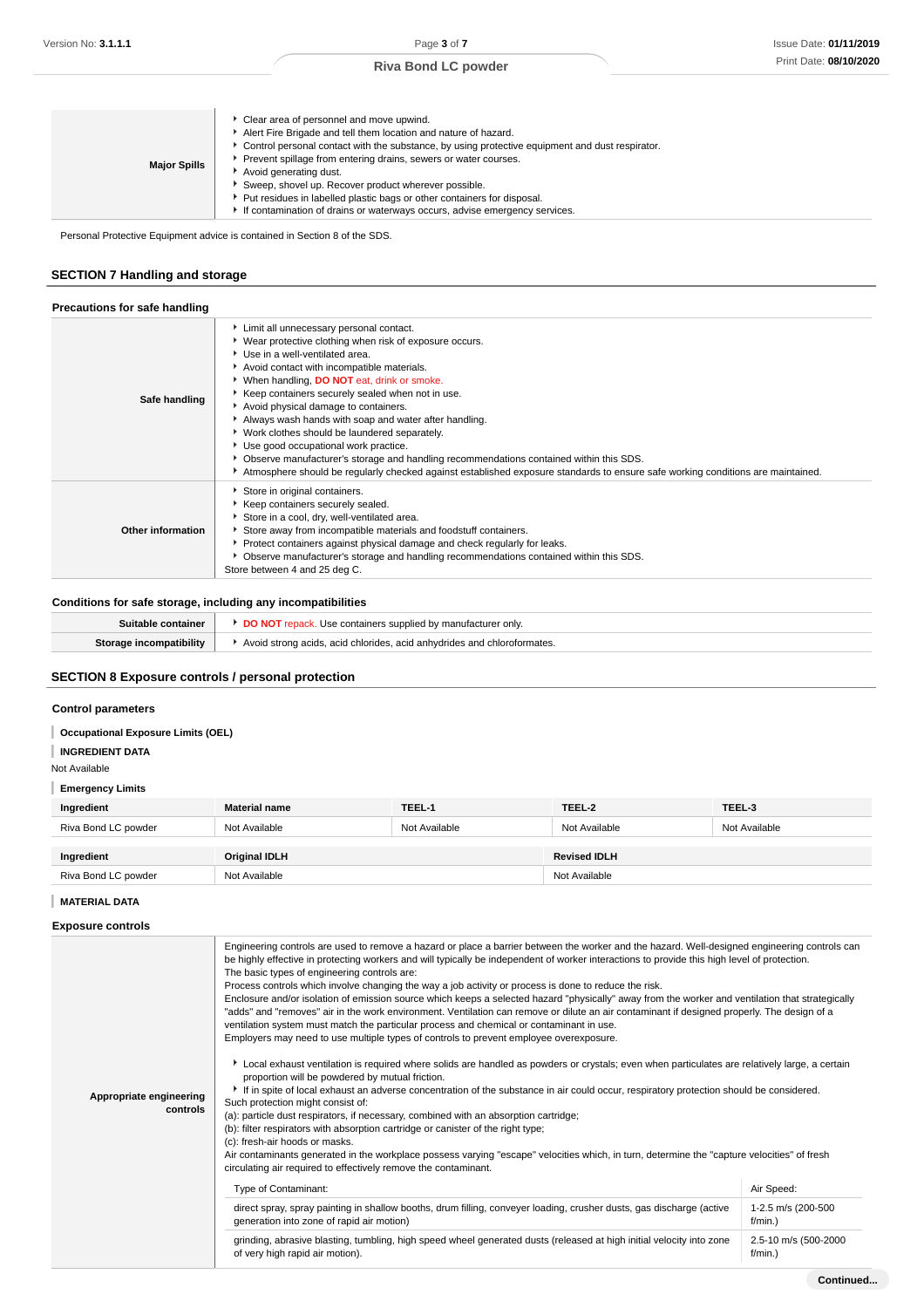|                              | Within each range the appropriate value depends on:                                                                                                                                                                                                                                                                                                                                                                                                                                                                                                                                                                                                                                                                                                                                                                                                                                                                                                          |                                  |  |
|------------------------------|--------------------------------------------------------------------------------------------------------------------------------------------------------------------------------------------------------------------------------------------------------------------------------------------------------------------------------------------------------------------------------------------------------------------------------------------------------------------------------------------------------------------------------------------------------------------------------------------------------------------------------------------------------------------------------------------------------------------------------------------------------------------------------------------------------------------------------------------------------------------------------------------------------------------------------------------------------------|----------------------------------|--|
|                              | Lower end of the range                                                                                                                                                                                                                                                                                                                                                                                                                                                                                                                                                                                                                                                                                                                                                                                                                                                                                                                                       | Upper end of the range           |  |
|                              | 1: Room air currents minimal or favourable to capture                                                                                                                                                                                                                                                                                                                                                                                                                                                                                                                                                                                                                                                                                                                                                                                                                                                                                                        | 1: Disturbing room air currents  |  |
|                              | 2: Contaminants of low toxicity or of nuisance value only.                                                                                                                                                                                                                                                                                                                                                                                                                                                                                                                                                                                                                                                                                                                                                                                                                                                                                                   | 2: Contaminants of high toxicity |  |
|                              | 3: Intermittent, low production.                                                                                                                                                                                                                                                                                                                                                                                                                                                                                                                                                                                                                                                                                                                                                                                                                                                                                                                             | 3: High production, heavy use    |  |
|                              | 4: Large hood or large air mass in motion                                                                                                                                                                                                                                                                                                                                                                                                                                                                                                                                                                                                                                                                                                                                                                                                                                                                                                                    | 4: Small hood-local control only |  |
|                              | Simple theory shows that air velocity falls rapidly with distance away from the opening of a simple extraction pipe. Velocity generally decreases<br>with the square of distance from the extraction point (in simple cases). Therefore the air speed at the extraction point should be adjusted,<br>accordingly, after reference to distance from the contaminating source. The air velocity at the extraction fan, for example, should be a minimum of<br>4-10 m/s (800-2000 f/min) for extraction of crusher dusts generated 2 metres distant from the extraction point. Other mechanical considerations,<br>producing performance deficits within the extraction apparatus, make it essential that theoretical air velocities are multiplied by factors of 10 or<br>more when extraction systems are installed or used.                                                                                                                                  |                                  |  |
| <b>Personal protection</b>   |                                                                                                                                                                                                                                                                                                                                                                                                                                                                                                                                                                                                                                                                                                                                                                                                                                                                                                                                                              |                                  |  |
| Eye and face protection      | Safety glasses with side shields<br>Chemical goggles.<br>Contact lenses may pose a special hazard; soft contact lenses may absorb and concentrate irritants. A written policy document, describing<br>the wearing of lenses or restrictions on use, should be created for each workplace or task. This should include a review of lens absorption<br>and adsorption for the class of chemicals in use and an account of injury experience. Medical and first-aid personnel should be trained in<br>their removal and suitable equipment should be readily available. In the event of chemical exposure, begin eye irrigation immediately and<br>remove contact lens as soon as practicable. Lens should be removed at the first signs of eye redness or irritation - lens should be removed in<br>a clean environment only after workers have washed hands thoroughly. [CDC NIOSH Current Intelligence Bulletin 59], [AS/NZS 1336 or<br>national equivalent] |                                  |  |
| <b>Skin protection</b>       | See Hand protection below                                                                                                                                                                                                                                                                                                                                                                                                                                                                                                                                                                                                                                                                                                                                                                                                                                                                                                                                    |                                  |  |
| <b>Hands/feet protection</b> | ▶ Wear chemical protective gloves, e.g. PVC.<br>• Wear safety footwear or safety gumboots, e.g. Rubber<br>▶ Rubber Gloves                                                                                                                                                                                                                                                                                                                                                                                                                                                                                                                                                                                                                                                                                                                                                                                                                                    |                                  |  |
| <b>Body protection</b>       | See Other protection below                                                                                                                                                                                                                                                                                                                                                                                                                                                                                                                                                                                                                                                                                                                                                                                                                                                                                                                                   |                                  |  |
| Other protection             | No special equipment needed when handling small quantities.<br><b>OTHERWISE:</b><br>• Overalls.<br>▶ Barrier cream.<br>▶ Evewash unit.                                                                                                                                                                                                                                                                                                                                                                                                                                                                                                                                                                                                                                                                                                                                                                                                                       |                                  |  |

# **Respiratory protection**

Particulate. (AS/NZS 1716 & 1715, EN 143:2000 & 149:001, ANSI Z88 or national equivalent)

| <b>Required Minimum Protection Factor</b> | <b>Half-Face Respirator</b> | <b>Full-Face Respirator</b> | <b>Powered Air Respirator</b> |
|-------------------------------------------|-----------------------------|-----------------------------|-------------------------------|
| up to $10 \times ES$                      | P <sub>1</sub><br>Air-line* | ٠<br>-                      | PAPR-P1                       |
| up to $50 \times ES$                      | Air-line**                  | P <sub>2</sub>              | PAPR-P2                       |
| up to $100 \times ES$                     | . .                         | P <sub>3</sub>              | -                             |
|                                           |                             | Air-line*                   |                               |
| $100 + x ES$                              | . .                         | Air-line**                  | PAPR-P3                       |

\* - Negative pressure demand \*\* - Continuous flow

A(All classes) = Organic vapours, B AUS or B1 = Acid gasses, B2 = Acid gas or hydrogen cyanide(HCN), B3 = Acid gas or hydrogen cyanide(HCN), E = Sulfur dioxide(SO2), G = Agricultural chemicals, K = Ammonia(NH3), Hg = Mercury, NO = Oxides of nitrogen, MB = Methyl bromide, AX = Low boiling point organic compounds(below 65 degC)

### **SECTION 9 Physical and chemical properties**

## **Information on basic physical and chemical properties**

| Appearance                                               | Fine white powder with no odour, insoluble in water. |                                                   |                |
|----------------------------------------------------------|------------------------------------------------------|---------------------------------------------------|----------------|
|                                                          |                                                      |                                                   |                |
| <b>Physical state</b>                                    | <b>Divided Solid</b>                                 | Relative density (Water = $1$ )                   | 2.8            |
| Odour                                                    | Not Available                                        | <b>Partition coefficient n-octanol</b><br>/ water | Not Available  |
| <b>Odour threshold</b>                                   | Not Available                                        | Auto-ignition temperature (°C)                    | Not Available  |
| pH (as supplied)                                         | Not Applicable                                       | <b>Decomposition temperature</b>                  | Not Available  |
| Melting point / freezing point<br>(°C)                   | >750                                                 | Viscosity (cSt)                                   | Not Available  |
| Initial boiling point and boiling<br>range $(^{\circ}C)$ | Not Available                                        | Molecular weight (g/mol)                          | Not Applicable |
| Flash point (°C)                                         | Not Applicable                                       | <b>Taste</b>                                      | Not Available  |
| <b>Evaporation rate</b>                                  | Not Available                                        | <b>Explosive properties</b>                       | Not Available  |
| Flammability                                             | Not Applicable                                       | <b>Oxidising properties</b>                       | Not Available  |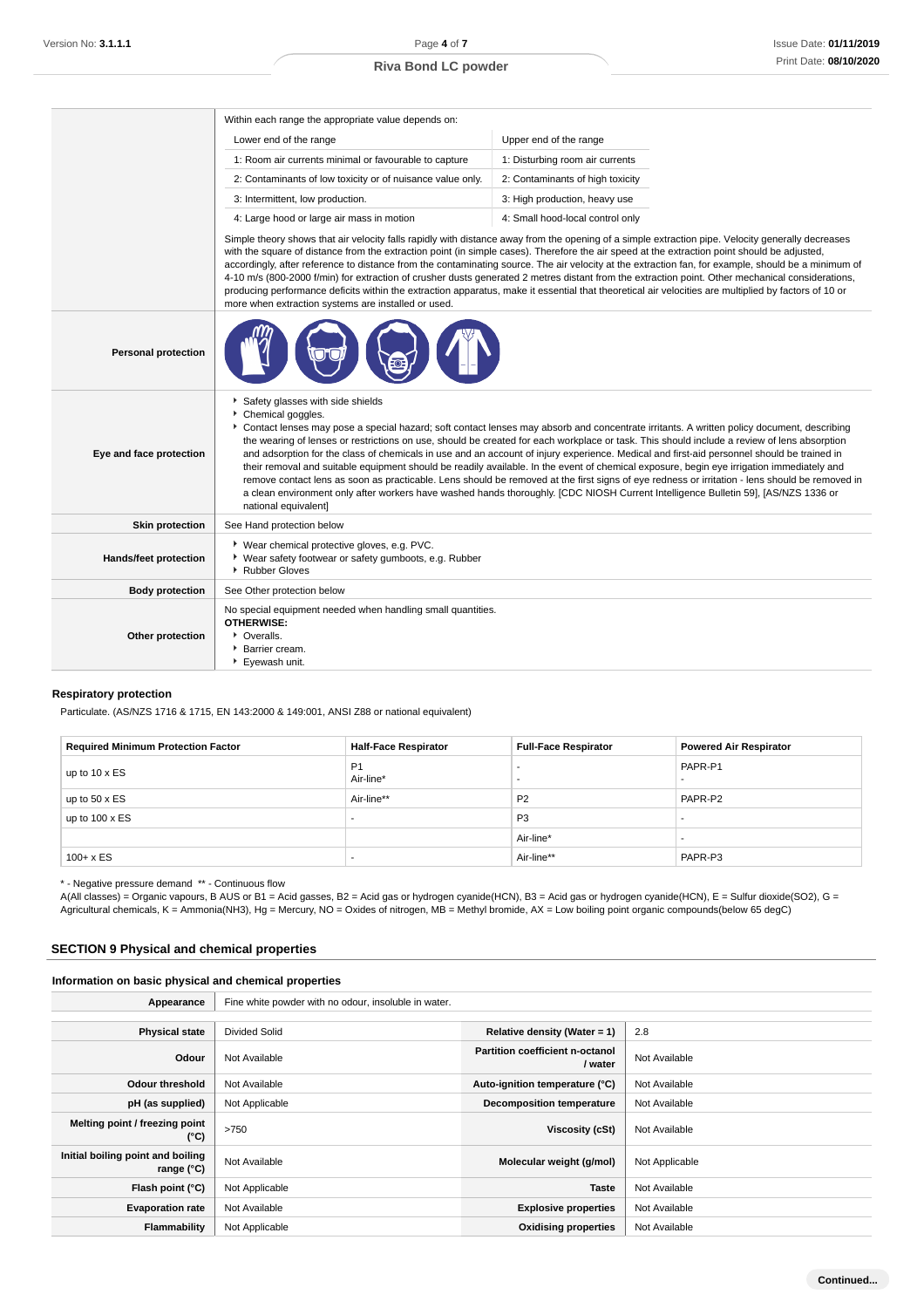| Upper Explosive Limit (%)   | Not Applicable | Surface Tension (dyn/cm or<br>mN/m | Not Applicable |
|-----------------------------|----------------|------------------------------------|----------------|
| Lower Explosive Limit (%)   | Not Applicable | <b>Volatile Component (%vol)</b>   | Not Available  |
| Vapour pressure (kPa)       | Not Available  | Gas group                          | Not Available  |
| Solubility in water         | Immiscible     | pH as a solution (1%)              | Not Available  |
| Vapour density (Air = $1$ ) | Not Available  | VOC a/L                            | Not Available  |

# **SECTION 10 Stability and reactivity**

| Reactivity                                 | See section 7                                                             |
|--------------------------------------------|---------------------------------------------------------------------------|
| <b>Chemical stability</b>                  | Product is considered stable and hazardous polymerisation will not occur. |
| Possibility of hazardous<br>reactions      | See section 7                                                             |
| <b>Conditions to avoid</b>                 | See section 7                                                             |
| Incompatible materials                     | See section 7                                                             |
| <b>Hazardous decomposition</b><br>products | See section 5                                                             |

# **SECTION 11 Toxicological information**

### **Information on toxicological effects**

| Legend:             | 1. Value obtained from Europe ECHA Registered Substances - Acute toxicity 2.* Value obtained from manufacturer's SDS. Unless otherwise<br>specified data extracted from RTECS - Register of Toxic Effect of chemical Substances                                                                                                                                                                                                                                                                                                                                                                                                                                                                                                                                                                                       |                   |  |
|---------------------|-----------------------------------------------------------------------------------------------------------------------------------------------------------------------------------------------------------------------------------------------------------------------------------------------------------------------------------------------------------------------------------------------------------------------------------------------------------------------------------------------------------------------------------------------------------------------------------------------------------------------------------------------------------------------------------------------------------------------------------------------------------------------------------------------------------------------|-------------------|--|
| Riva Bond LC powder | Not Available                                                                                                                                                                                                                                                                                                                                                                                                                                                                                                                                                                                                                                                                                                                                                                                                         | Not Available     |  |
|                     | <b>TOXICITY</b>                                                                                                                                                                                                                                                                                                                                                                                                                                                                                                                                                                                                                                                                                                                                                                                                       | <b>IRRITATION</b> |  |
|                     | Long term exposure to high dust concentrations may cause changes in lung function (i.e. pneumoconiosis) caused by particles less than 0.5<br>micron penetrating and remaining in the lung. A prime symptom is breathlessness. Lung shadows show on X-ray.                                                                                                                                                                                                                                                                                                                                                                                                                                                                                                                                                             |                   |  |
| <b>Chronic</b>      | Long-term exposure to the product is not thought to produce chronic effects adverse to health (as classified by EC Directives using animal<br>models); nevertheless exposure by all routes should be minimised as a matter of course.                                                                                                                                                                                                                                                                                                                                                                                                                                                                                                                                                                                 |                   |  |
| Eye                 | Although the material is not thought to be an irritant (as classified by EC Directives), direct contact with the eye may cause transient discomfort<br>characterised by tearing or conjunctival redness (as with windburn). Slight abrasive damage may also result. The material may produce foreign<br>body irritation in certain individuals.                                                                                                                                                                                                                                                                                                                                                                                                                                                                       |                   |  |
| <b>Skin Contact</b> | The material is not thought to produce adverse health effects or skin irritation following contact (as classified by EC Directives using animal<br>models). Nevertheless, good hygiene practice requires that exposure be kept to a minimum and that suitable gloves be used in an occupational<br>setting.                                                                                                                                                                                                                                                                                                                                                                                                                                                                                                           |                   |  |
| Ingestion           | The material has NOT been classified by EC Directives or other classification systems as "harmful by ingestion". This is because of the lack of<br>corroborating animal or human evidence. The material may still be damaging to the health of the individual, following ingestion, especially where<br>pre-existing organ (e.g liver, kidney) damage is evident. Present definitions of harmful or toxic substances are generally based on doses<br>producing mortality rather than those producing morbidity (disease, ill-health). Gastrointestinal tract discomfort may produce nausea and<br>vomiting. In an occupational setting however, ingestion of insignificant quantities is not thought to be cause for concern.                                                                                         |                   |  |
| <b>Inhaled</b>      | The material is not thought to produce adverse health effects or irritation of the respiratory tract (as classified by EC Directives using animal<br>models). Nevertheless, good hygiene practice requires that exposure be kept to a minimum and that suitable control measures be used in an<br>occupational setting.<br>Persons with impaired respiratory function, airway diseases and conditions such as emphysema or chronic bronchitis, may incur further disability<br>if excessive concentrations of particulate are inhaled.<br>If prior damage to the circulatory or nervous systems has occurred or if kidney damage has been sustained, proper screenings should be<br>conducted on individuals who may be exposed to further risk if handling and use of the material result<br>in excessive exposures. |                   |  |

| <b>Acute Toxicity</b>                       |                           | Carcinogenicity                 | $\mathbf x$                                                                                                                                                         |
|---------------------------------------------|---------------------------|---------------------------------|---------------------------------------------------------------------------------------------------------------------------------------------------------------------|
| <b>Skin Irritation/Corrosion</b>            | ×                         | Reproductivity                  | ×                                                                                                                                                                   |
| <b>Serious Eye Damage/Irritation</b>        | ×                         | <b>STOT - Single Exposure</b>   | $\boldsymbol{\mathsf{x}}$                                                                                                                                           |
| <b>Respiratory or Skin</b><br>sensitisation | ×                         | <b>STOT - Repeated Exposure</b> | $\boldsymbol{\mathsf{x}}$                                                                                                                                           |
| <b>Mutagenicity</b>                         | $\boldsymbol{\mathsf{x}}$ | <b>Aspiration Hazard</b>        | $\boldsymbol{\times}$                                                                                                                                               |
|                                             |                           | Legend:                         | $\blacktriangleright$ - Data either not available or does not fill the criteria for classification<br>$\blacktriangleright$ - Data available to make classification |

# **SECTION 12 Ecological information**

# **Toxicity**

|                            | Endpoint                                                                                                                                    | Test Duration (hr) | Species       | Value            | Source           |
|----------------------------|---------------------------------------------------------------------------------------------------------------------------------------------|--------------------|---------------|------------------|------------------|
| <b>Riva Bond LC powder</b> | Not<br>Available                                                                                                                            | Not Available      | Not Available | Not<br>Available | Not<br>Available |
| oggand:                    | Extracted from 1 ILICUD Toxicity Data 2 Europe ECHA Peqistered Substances - Ecotoxicological Information - Aquatic Toxicity 3 EDIM/IN Suite |                    |               |                  |                  |

**Legend:** Extracted from 1. IUCLID Toxicity Data 2. Europe ECHA Registered Substances - Ecotoxicological Information - Aquatic Toxicity 3. EPIWIN Suite V3.12 (QSAR) - Aquatic Toxicity Data (Estimated) 4. US EPA, Ecotox database - Aquatic Toxicity Data 5. ECETOC Aquatic Hazard Assessment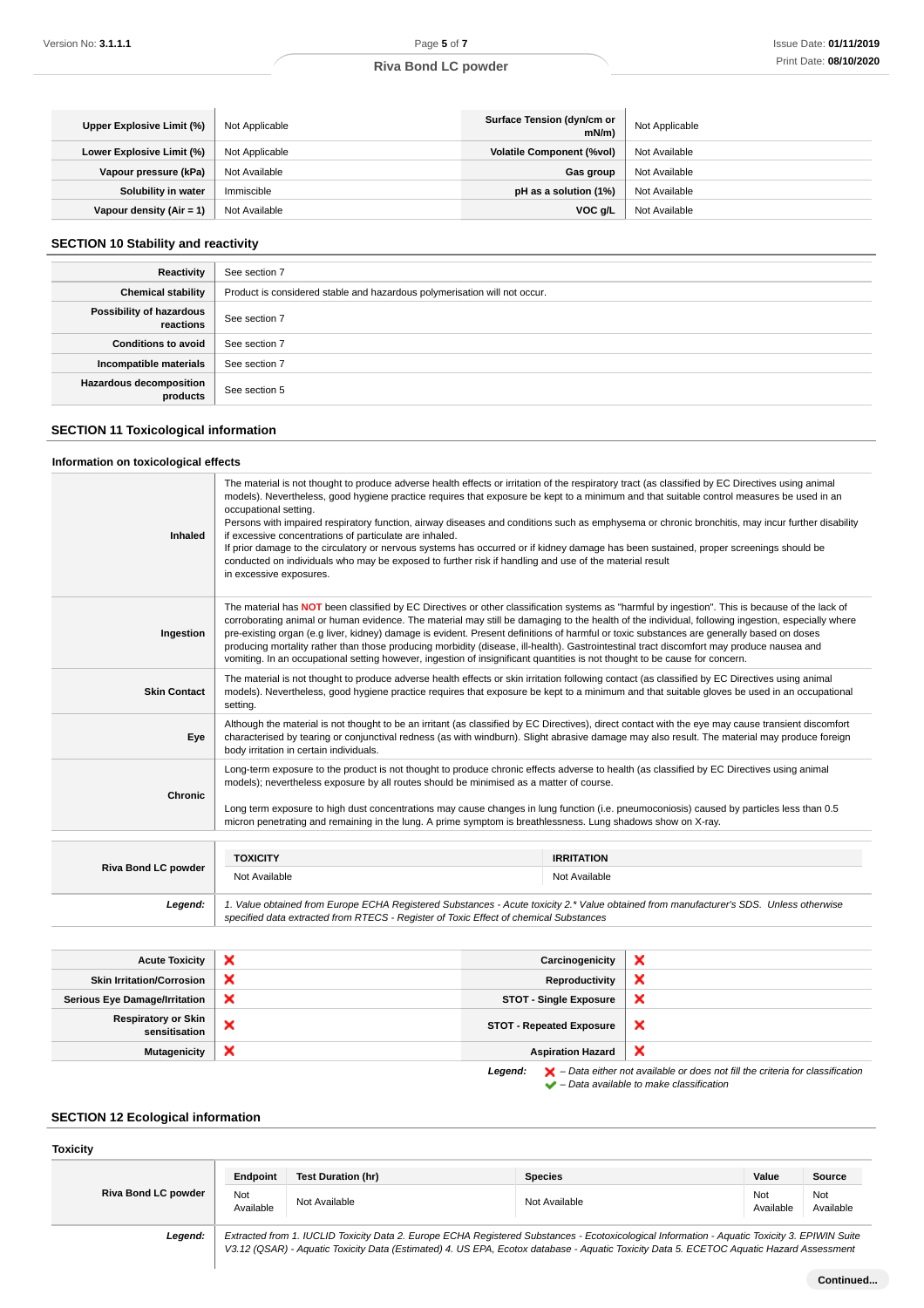Data 6. NITE (Japan) - Bioconcentration Data 7. METI (Japan) - Bioconcentration Data 8. Vendor Data

#### **DO NOT** discharge into sewer or waterways.

| Persistence and degradability    |                                       |                                       |  |  |
|----------------------------------|---------------------------------------|---------------------------------------|--|--|
| Ingredient                       | Persistence: Water/Soil               | Persistence: Air                      |  |  |
|                                  | No Data available for all ingredients | No Data available for all ingredients |  |  |
|                                  |                                       |                                       |  |  |
| <b>Bioaccumulative potential</b> |                                       |                                       |  |  |
| Ingredient                       | <b>Bioaccumulation</b>                |                                       |  |  |
|                                  | No Data available for all ingredients |                                       |  |  |
|                                  |                                       |                                       |  |  |
| Mobility in soil                 |                                       |                                       |  |  |
| Ingredient                       | <b>Mobility</b>                       |                                       |  |  |
|                                  | No Data available for all ingredients |                                       |  |  |

#### **SECTION 13 Disposal considerations**

#### **Waste treatment methods Product / Packaging disposal DO NOT** allow wash water from cleaning or process equipment to enter drains. It may be necessary to collect all wash water for treatment before disposal. In all cases disposal to sewer may be subject to local laws and regulations and these should be considered first. Where in doubt contact the responsible authority. Consult State Land Waste Management Authority for disposal. Bury residue in an authorised landfill.

#### **SECTION 14 Transport information**

### **Labels Required**

| NC.   |
|-------|
| 000an |

**Land transport (ADG): NOT REGULATED FOR TRANSPORT OF DANGEROUS GOODS**

**Air transport (ICAO-IATA / DGR): NOT REGULATED FOR TRANSPORT OF DANGEROUS GOODS**

**Sea transport (IMDG-Code / GGVSee): NOT REGULATED FOR TRANSPORT OF DANGEROUS GOODS**

**Transport in bulk according to Annex II of MARPOL and the IBC code**

Not Applicable

# **SECTION 15 Regulatory information**

# **Safety, health and environmental regulations / legislation specific for the substance or mixture**

### **National Inventory Status**

| <b>National Inventory</b>      | <b>Status</b>                                                                                                                                                                                            |  |  |
|--------------------------------|----------------------------------------------------------------------------------------------------------------------------------------------------------------------------------------------------------|--|--|
| Australia - AIIC               | Yes                                                                                                                                                                                                      |  |  |
| Australia - Non-Industrial Use | Yes                                                                                                                                                                                                      |  |  |
| Canada - DSL                   | Yes                                                                                                                                                                                                      |  |  |
| Canada - NDSL                  | Yes                                                                                                                                                                                                      |  |  |
| China - IECSC                  | Yes                                                                                                                                                                                                      |  |  |
| Europe - EINEC / ELINCS / NLP  | Yes                                                                                                                                                                                                      |  |  |
| Japan - ENCS                   | Yes                                                                                                                                                                                                      |  |  |
| Korea - KECI                   | Yes                                                                                                                                                                                                      |  |  |
| New Zealand - NZIoC            | Yes                                                                                                                                                                                                      |  |  |
| Philippines - PICCS            | Yes                                                                                                                                                                                                      |  |  |
| USA - TSCA                     | Yes                                                                                                                                                                                                      |  |  |
| Taiwan - TCSI                  | Yes                                                                                                                                                                                                      |  |  |
| Mexico - INSQ                  | Yes                                                                                                                                                                                                      |  |  |
| Vietnam - NCI                  | Yes                                                                                                                                                                                                      |  |  |
| Russia - ARIPS                 | Yes                                                                                                                                                                                                      |  |  |
| Legend:                        | Yes = All CAS declared ingredients are on the inventory<br>No = One or more of the CAS listed ingredients are not on the inventory and are not exempt from listing(see specific ingredients in brackets) |  |  |

# **SECTION 16 Other information**